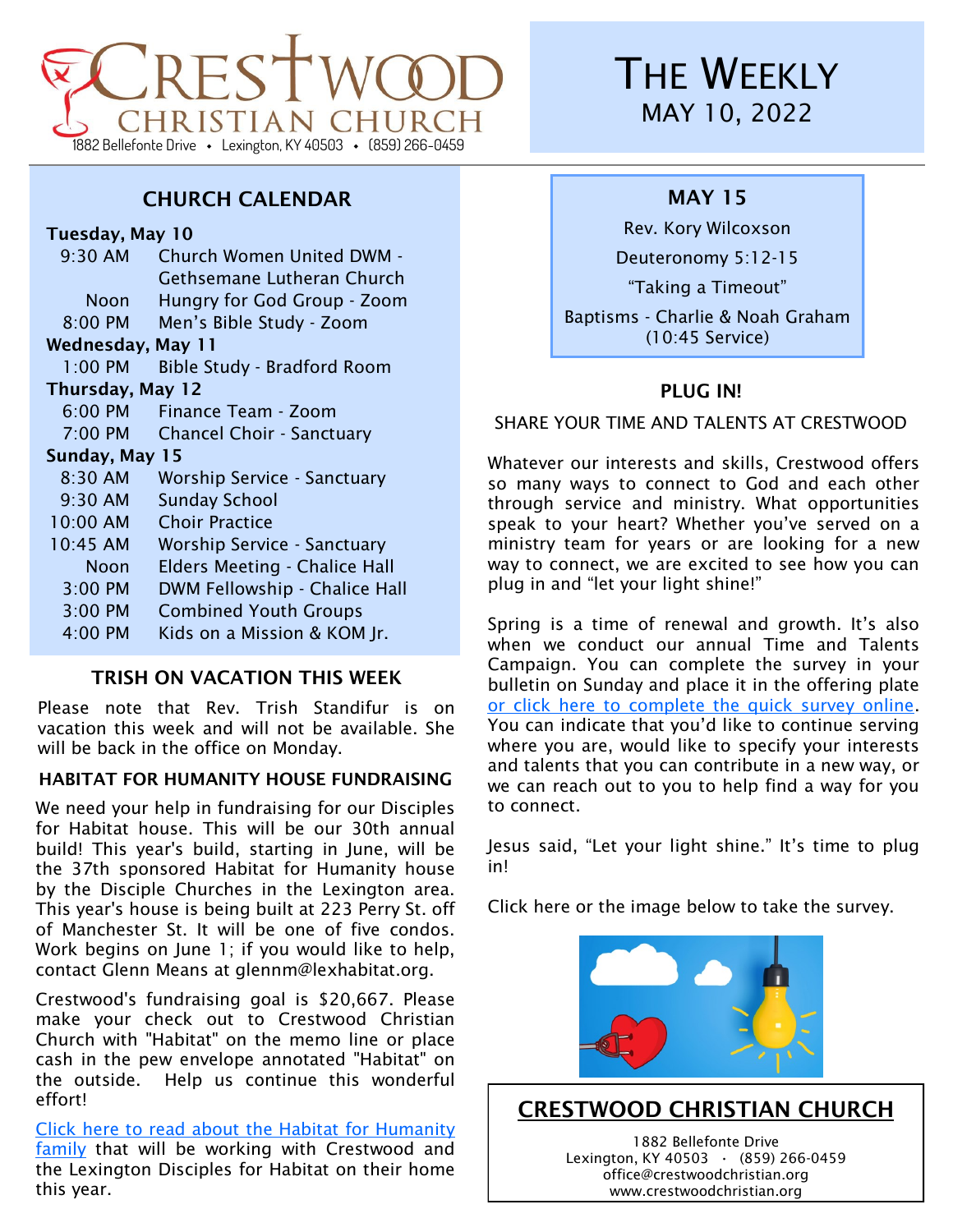#### Joys and Concerns

MEMBERS: Joe Clark, Doug Hutcherson, Jeanne Jouett, Charlotte Shaver, Cyndi Wiseman

- FAMILY: Glenn Davis (brother of Julie McDonald), the family of Helen Kemp (grandmother of Katie Neal), Charlie Tran (grandson of Monte LaFrana), Anisa Willis (daughter-in-law of Rose Willis)
- FRIENDS: Blake Brewster & Presley Brewster (of James Pelfrey), Shaikayla Carroll and her family (of Tara Wilkinson), the family of Art Curtis (of Bettye Burns), Pierson Southern Daly (of Libby Wachtel), John & Liz Hamblin (of Crestwood), the family of James Kolasa (of Michelle DeLacey), Mike McCarty (of Steph Wallace)
- ARMED FORCES: Anar Aliyev (of Crestwood), Paul Baird (grandson-in-law of Minva Hodgins), Karlis Bowman (nephew of Debbie Bowman Gardner), Matt Holman (son of Gaye Holman), Daniel Day (grandson of John and Carol Royse and son of Tracy Day), Bud DeLacey (nephew of Matt and Michelle DeLacey), Zoe McIntyre (granddaughter of John Sims), Daniel Sigler (son of David and Pam Sigler), Dalcus Sparks (nephew of Andrea Back)
- HEART-TO-HEART MEMBERS: Jean Aspley, Karen Billings, Lucy Booker, Margaret Buchanan, Joe Clark, Faye Cooper, Carolyn Floyd, Betty Shanklin, John Sims, John & Carolyn Thomas, Mary Janice Towles
- OUR WORLD COMMUNITY: We pray for the inmates of the Fayette County Detention Center and their families, for an end to the war in Ukraine, for the peace of God to rule in the hearts of our local and national leaders, for those affected by COVID and natural disasters, and for God's spirit of reconciliation to bring healing during these difficult times.

## JOEY'S PASTOR'S CLASS PROJECT

Donations for Arbor Youth Services can be placed in bins at either church entrance. Thank you!

#### Needed Supplies Include\*:

Hygiene supplies (deodorant, liquid body wash, etc.); individually wrapped snacks (granola bars, etc.); towels and washcloths (new); new bedding (twin and queen); socks and underwear (adult size M, L, XL, and XXL (New); laundry detergent; paper towels; toilet paper; grocery and fast food gift cards; fuel gift cards; art supplies; nonperishable food items; activity-based gift cards (movie theater, Malibu Jacks, etc.); Bus passes (single ride or 30 day).



\*Please note that Arbor Youth Services is not accepting donations of used clothing or coats.



#### THE GIFT OF "THYME"

We are grateful for our Kids on a Mission and KOM Jr. groups for their creativity and caring hearts. They gave the gift of "thyme" to people in their lives in celebration of mother's day.

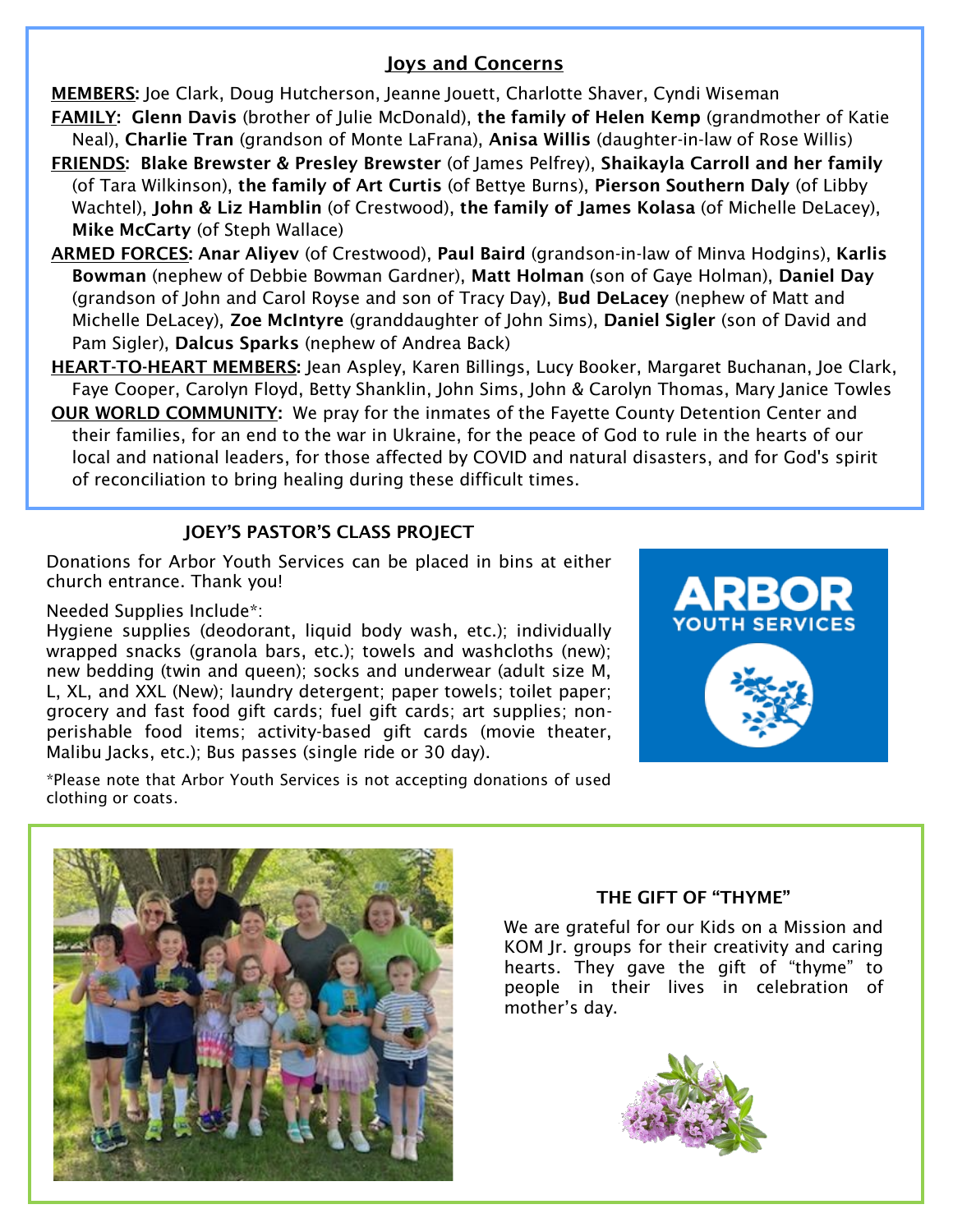## **DISCIPLES WOMEN'S**

## DWM MAY SERVICE PROJECT:

#### THE NATHANIEL MISSION

The Nathaniel Mission provides a cup of hot coffee, breakfast, and a warm welcome to any in need. A food market is offered for those who need to shop for free. "Lunch and Learn" includes a free meal and various lifestyle classes. Many other services are available for all ages.

#### --Items most needed:

Non-perishable food for their pantry. Breakfast bars, canned food, etc…

Please place all items in the designated container marked "DWM" in the glassed-in breezeway between Chalice Hall and the Administration Wing.

If you prefer, monetary donations are also accepted – please make checks payable to Crestwood Christian DWM and write "Nathaniel Mission" on the memo line.

Please send to the DWM Treasurer Carol Rogers.

Anyone is welcome to donate. For further information on this service project, please contact Kathy Stone at 368-8327.

## DWM CIRCLE MEETINGS

Love. Serve. Dream (Ephesians 3:20-21)

#### Mary Martha Circle

#### Monday, May 16, 6:45 p.m. in Chalice Hall

We will be planning for next year - bring your calendar!

#### Naomi Circle

#### Tuesday, May 17, 9:45 a.m. in Chalice Hall

Elaine Lollis will present the Bible study and our hostess will be Patsy Anderson.

#### Dorcas Circle

#### Wednesday, May 18, 10:00 a.m. in Chalice Hall

Carlene Adams will present the Bible study program. Afterward, we will eat lunch together at The Cellar.

*Crestwood Christian DWM invites all women to visit one or more of our Circles during September through May*

### CHURCH WOMEN UNITED

Tuesday, May 10, 2022 Gethsemane Lutheran Church Lexington, Kentucky May Friendship Day Celebration\* 9:30 a.m. Fellowship, 10:00 a.m. Program

\*Zoom may also be available - contact Mary Taylor [mat3508@perspectives-usa.com](mailto:mat3508@perspectives-usa.com)

*Join women from churches all around Lexington who Agree to differ, Resolve to love, are United to serve In Christ's Name -* ALL are invited!

*Crestwood DWM is a participating organization with Church Women United.*

*Mary Taylor of Crestwood is the board secretary and may be contacted at 223-8206.*

Disciples Women's Ministries invites

The women of Crestwood

to attend our annual

## May Celebration

# Sunday, May 15

Chalice Hall, 3:00 PM

Please join us for a special presentation by:

#### Karli LeMaster from Lexington Rescue Mission

After the program we will have some flower fun\*

~Light refreshments will be available~

ALL WOMEN are welcome!

\* B.Y.O.B.(V.) - Bring Your Own Bud Vase!